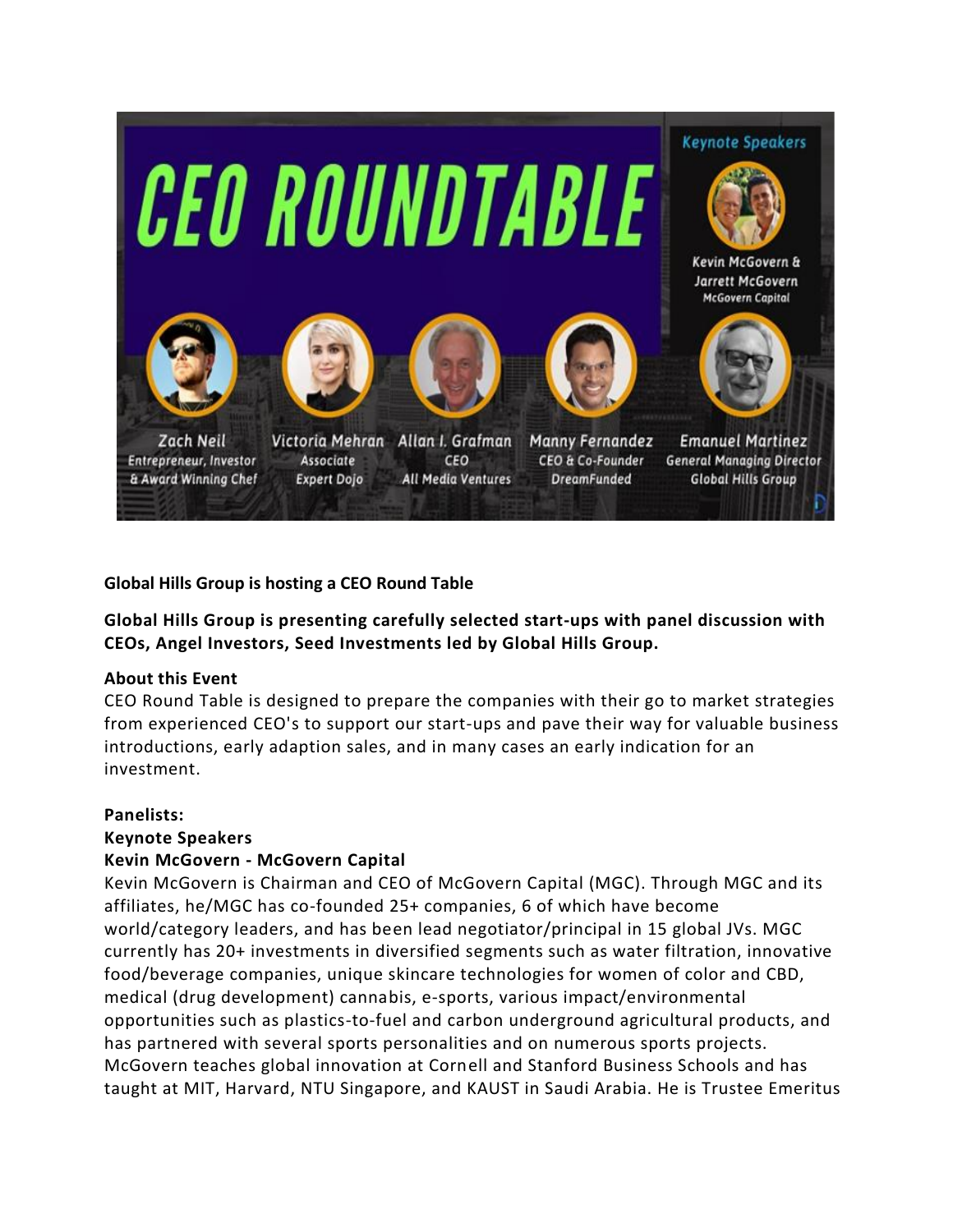of Cornell University, serves on the Board of the Smithsonian, and is a senior advisor to Consumer Reports.

**Jarrett McGovern - McGovern Capital** is a Cornell University graduate, principal in McGovern Capital, and Co-Founder of Rise Brewing Co. He has participated in McGovern Capital and certain of its investments since 2006. His mission to create the best tasting coffee imaginable began in 2014, while working for McGovern Capital's water filtration company, The Water Initiative. He began brewing and kegging nitro cold brew coffee in his apartment in New York City. He teamed up with Co-Founders Grant Gyesky and Justin Weinstein and sold "door to door" in New York City introducing the city that never sleeps to "Nitro Cold Brew Coffee". Within a year they raised enough profits to build a full scale Brewery in Stamford, CT with a mission to brew beverages with only organic ingredients and achieve incredible taste. Currently, RISE sells nationwide in over 10,000 retailers and features an award-winning line of Nitro Cold Brew Coffee and Nitro Oat Milk Lattes as well as a recently launched line of Oat Milk.

## **Panelist**

# **Zach Neil - 30x Founder and Investor**

Zach Neil is an entrepreneur, 30x founder, best selling author for quarto books international, experiential entertainment leader, award winning chef, motivator, coach, girl dad, investor, media personality featured on/in, FOX, ABC world news, NBC, Good Day New York, CNN, HLN, Bravo, Buzz Feed, TIME, PEOPLE, GQ, MAXUM, Rolling Stone and an 8th grade drop out.... #makeyourself

## **Victoria Mehran - Associate at Expert Dojo**

Victoria is an Investment Associate at Expert Dojo; over ten years of experience in financial analysis, strategic planning, and business development in various industries, including Sensor & Technology, Semiconductor, Oil & Gas, Asset Management, and Private Equity Industries in the UK, US, and Europe. Since 2018, she has been investing, mentoring, and advising women entrepreneurs in their journey.

## **Allan I. Grafman - CEO at All Media Ventures**

Allan Grafman has served on 12 boards: four pubic, four private equity and four venture capital backed companies. He has served on Audit, Compensation, Governance and Nominating committees, as Chairman of the Board, and is an SEC qualified 'financial expert' and media authority. Mr. Grafman's board service and business activity includes these companies and investors: Mercury Capital, Accel Partners, Austin Ventures, Delta Private Equity, Morgan Stanley and others. He is a frequently published author and commentator in "Directors and Boards," "NACD Directorship," "Licensing Book," ACG, MSNBC and other professional publications for board directors and industry leaders. He is a founder and CEO of All Media Ventures and a registered investment banker. Previous executive roles include: Partner, Mercury Capital, Chairman of the Board of Majesco, President of Archie Comics, President & CEO of Modelwire, EVP & CFO of Hallmark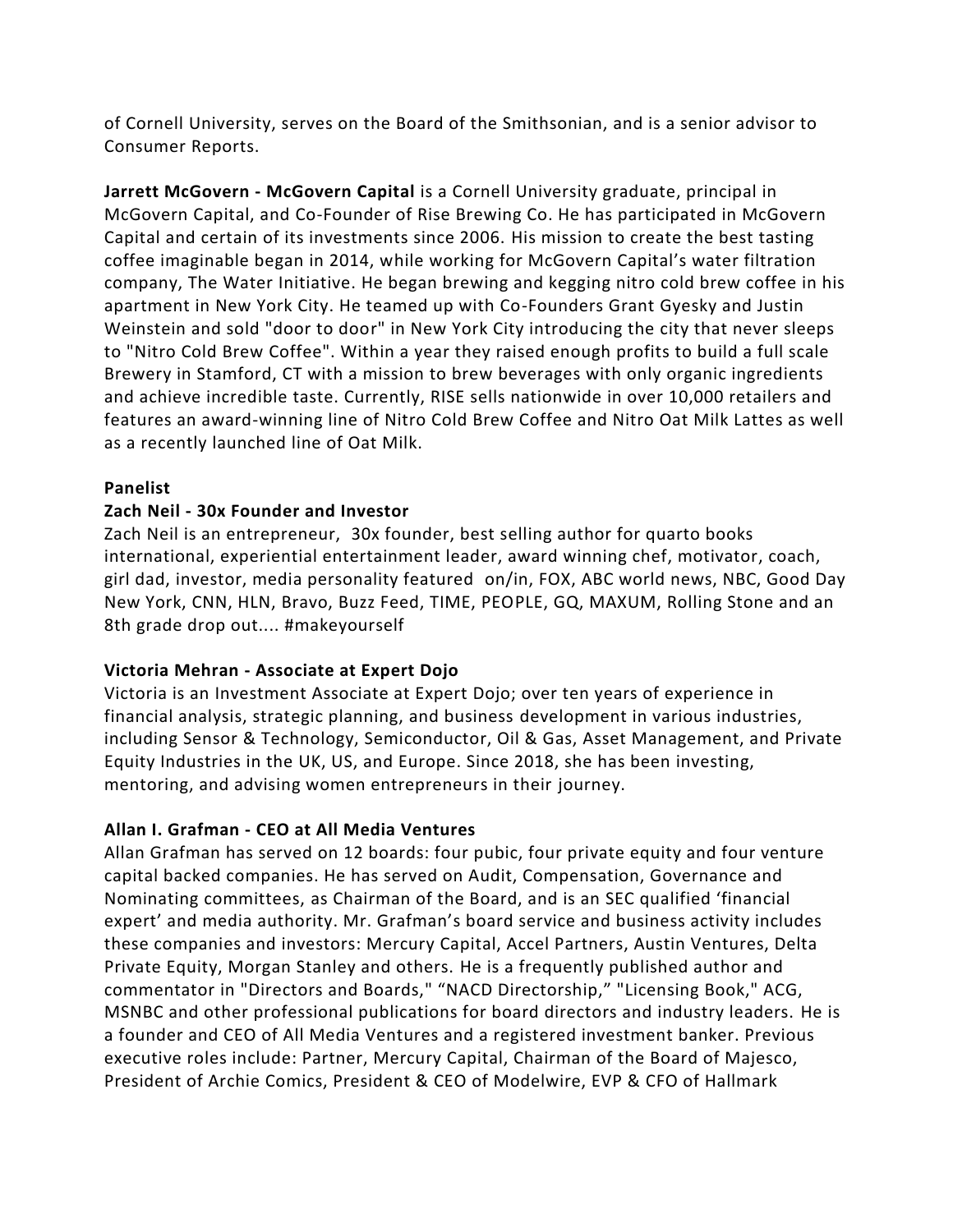Entertainment, VP & Managing Director of Tribune Company, VP & GM at ABC Cable. He began his career as an on-air announcer and ad salesman for KSHE Radio.

## **Manny Fernandez - CEO and Co-Founder DreamFunded**

Manny Fernandez is an angel investor, serial entrepreneur, bestselling author, and TV personality of CNBC's Make Me A Millionaire Inventor. He has been featured on CNBC Squawk Box, Wall Street Journal, NBC, CNN Latino, Forbes, and Fox News, among others. Named by Inc. Magazine as one of the top 33 Entrepreneurs to Watch of 2016, he has been successful in investing in his own ideas as well as taking several companies from startup to exit. Some of his investment success stories include TaskRabbit, which was recently acquired by IKEA. Fernandez has been an angel investor with TiE Angels since 2012. In 2013 he founded SF Angels Group, a network of angel investors to help tech entrepreneurs in the San Francisco Bay Area. Founding SF Angels members included early investors in Google and Paypal and a former partner of Ron Conway. In 2014, Fernandez was named SF Angel Investor of the Year and received the Equity Crowdfunding Leadership Award. In 2016, after founding DreamFunded, he was named Hispanic Shark of the Year by the California Hispanic Chamber of Commerce, Hispanic Angel Investor of the Year by California State Controller John Chiang, Silicon Valley Equity CrowdFunding Pioneer by Menlo College, and was invited to the White House by the Obama administration. Fernandez's energetic and inspiring presence has led him to become a frequent judge, international keynote speaker, and panelist for Silicon Valley corporations, startup demo days, and universities. He has been a featured guest speaker for events at Stanford University, UC Berkeley, Harvard University, Angel Capital Association Summit (ACA), TiE New York Conference, University of San Francisco (USF), Pepperdine University, Draper University, Plug and Play, Yahoo!, USAWeek in Europe, Qianhai Equity Exchange in China, Intel, California Hispanic Chamber of Commerce's (CHCC) Shark Tank, Startup Grind, Milken Institute, AngelHack Global Demo, Slush Singapore, Slush Shanghai, Slush Finland, Startup Weekend, SXSW, and many more.

# **Emanuel Martinez - General Managing Director of GreenHills Ventures, LLC and Global Hills Group**

Mr. Martinez is the General Managing Director of GreenHills Ventures, LLC, a private investment holding company managing several investment arms headquartered in New York City and Luxembourg. Mr. Martinez manages the firm's investment activities, portfolio management activities, strategic partnerships, and mergers and acquisitions with a primary focus on the sectors in which the firm makes its investments. Prior to joining GreenHills Ventures, Mr. Martinez is a private investor who participated in the successful acquisition of sixdegrees.com by YouthStream Media Network (OTCBB: YSTM) for \$125 million and E@wonders, Inc. by BuyItNow for \$150 million. Mr. Martinez is also a financial consultant and advisor to various multi-family offices and corporate investment firms. Mr. Martinez brings a wealth of investment and merger and acquisitions experience. Prior to GreenHills Ventures, he was Managing Director for Mergers & Acquisition at Citibank, NA, and at Managing Director for Centurion Holdings at American Express Corporation, and management positions at Coastal Oil, Inc. Inlumen, Inc., Dial Corporation, Seagram's Beverage Corporation, Olsten Financial Services,